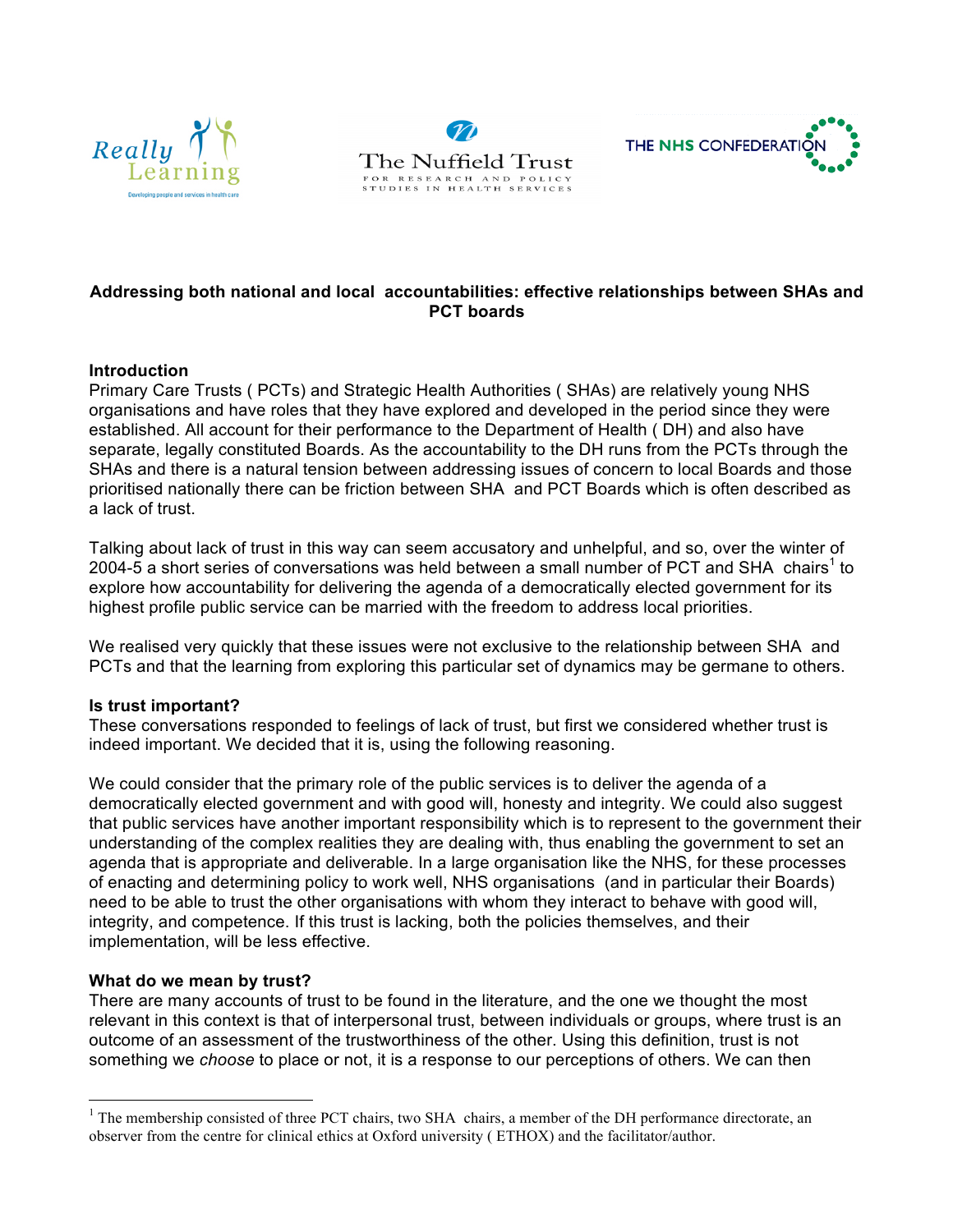choose to act as though we trust when we do not, but the level of trust itself can be influenced only by the trustworthiness of the other or by our perception of it. We can see straight away, then, that simply calling for increased trust is inappropriate, in that increasing levels of trust without a commensurate increase in trustworthiness is actively dangerous.

If we are to increase levels of trust we need to understand when it is valuable to trust and when it is not. Using this definition, trust is valuable when:

- the trust has been wisely and well placed, by people who are able to make sound judgements about trustworthiness,
- the recipient of the trust is trustworthy in that they have stable dispositions to behave in particular ways,
- and those stable dispositions are to behave in ways we value.

Conversely trust can be damaging if:

- potential trusters are gullible or credulous, overly suspicious or cynical, lazy in obtaining evidence. or poor at distinguishing relevant from irrelevant evidence,
- § potential recipients do not have stable dispositions but change their behaviours arbitrarily or whimsically,
- § or those stable dispositions are to behave in ways we disvalue.

So if we do want to increase levels of trust, and in particular if we want to encourage people to trust us, we need to behave in trustworthy ways and proactively provide credible evidence that we are doing so.

# **What is trustworthiness?**

The literature suggests that trustworthiness always involves honouring commitments to act, and honesty (making claims that are true). Also that the trustworthiness is limited to a particular area of activity over which there must be agreement between truster and trusted, and within that area of activity there must be a reasonable level of technical competence. Thus, to take a small scale example, a home owner might trust a plumber to fix a water tank (but not to make financial investments or look after children), and to do so competently. The plumber would be trustworthy if in addition he arrived when he had committed to, and represented the costs of replacement copperware honestly. However there appeared to us to be another element to trustworthiness and that is the values underpinning decisions made within the area of activity. So, if a decision had to be made about which replacement tank to choose, we might want to be sure that the criteria used to make the decision were the ones most important to the homeowner, perhaps reliability and capacity rather than ease of fitting and cost.

Trustworthiness thus appears to consist of:

- honesty
- **•** honouring commitments
- **•** agreement about the area of activity
- a reasonable level of technical competence within that area of activity
- values, or criteria that underpin decision making.

There is also a view that the motivation to be trustworthy , and therefore trusted, arises when an ongoing relationship is seen as being in the interest of the trusted party. Where this is not the case trustworthiness is less likely.

# **Trust, trustworthiness and the organisations of the NHS**

## *The NHS*

The context in which SHAs and PCTs operate has a direct impact on their roles and relationships, so it is worth describing some relevant features.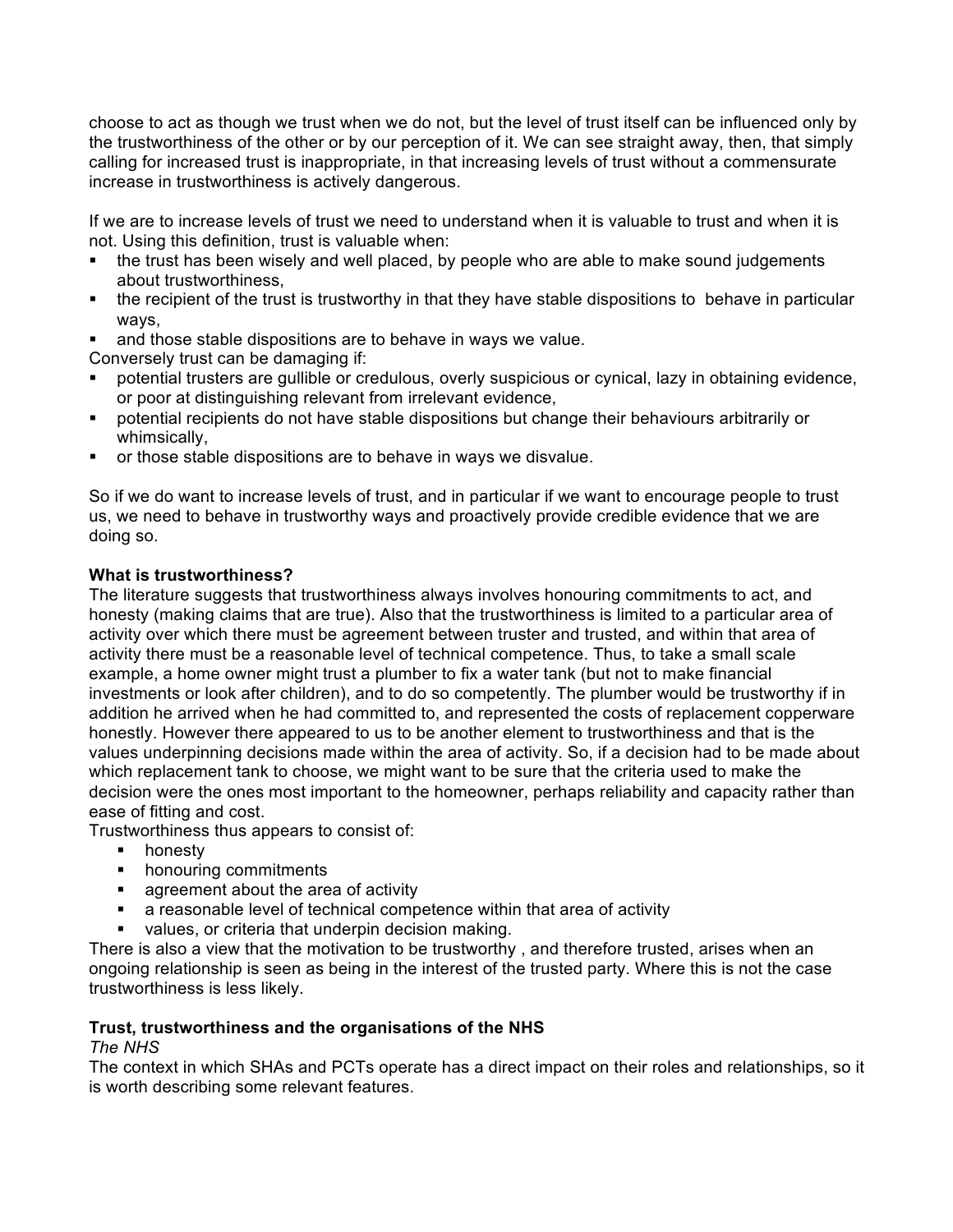The NHS, as perhaps the highest profile public service, will inevitably attract a high level of involvement from politicians, both those in government and those who would like to be. It is worth thinking about the nature and priorities of politicians. On the whole they are people who like to act to resolve problems, and as Ministers are bound to introduce initiatives and be impatient with the pace of change, they will also be impatient with people they perceive to be obstructing change, and intolerant of what they perceive to be excuses. They care about the levels of service both personally and politically, so they want to see good things happening, and for them to be seen to be happening. They will all ( regardless of party) want to increase, or at least justify, the productivity of a government run service, and the quality of its outcomes. The corollary of this is that bad news about the service will cause them immediate and great concern, and the level of concern will depend on the amount of political capital at risk rather than the size or significance of the incident itself. They are given a lot of advice from many directions, and they have little direct knowledge of the service themselves. They develop a 'big picture' of the service they want to see, and deliver the broad brush strokes in the form of policies, they rely on the detailed paintwork to be undertaken by the service. They will not be aware of how all their policies interact, because these interactions occur at the more detailed level ( and also because the expectation that these interactions are fully possible to anticipate is flawed<sup>2</sup>).

We should therefore expect that there will be many policy initiatives that do not all support each other, and a pressure for evidence of efficiency and quality. We can also expect that any organisation creating 'noise<sup>3</sup>' can expect a high level of direct interference, with the level of noise determining how much interference, and not the severity or significance of the incident that prompted it. These are all an inevitable part of our democratic process and a government run service.

It is therefore fundamental to the role of all NHS organisations that they are able to respond both to these policies and these pressures. As organisations of the NHS are interdependent and rely on the performance of others to be able to perform themselves, it is clear that the work of enacting government policy, and of informing government of difficulties in so doing, is a collective responsibility in which all have their part to play. In this setting, talk of individual NHS organisations being autonomous can be misleading. While organisations are legal entities and have legal accountabilities of their own, they are not entirely masters of their own fate and rely critically on the performance and choices of other organisations for their own success.

### *Placing trust*

As trust is the outcome of an assessment of trustworthiness then, if organisations are to place trust wisely they need the skills and opportunities to make judgments about trustworthiness (i.e. honesty; honouring of commitments to act; and competence and similar values exercised within an agreed area of activity)<sup>4</sup>. When it is the trustworthiness of an organisation ( rather than an individual) that is being assessed there are at four components to consider: personal, organisational, strategic and structural.<sup>5</sup>

 $2^2$  And is based on linear thinking that does not take account of what we know about complex systems.  $3^3$  Media coverage that is unfavourable

<sup>&</sup>lt;sup>4</sup> <sup>4</sup> One participant also observed that their reputation with their SHA was 'not a sign that I am doing a good job, I think it is a sign I am managing the relationship'.<br><sup>5</sup> OD Partnerships Network and the NHS Confederation recently explored the relevance of the work of Robert Galford and

Anne Seibold Drapeau as set out in their book '*The Trusted Leader'* (Free Press, 2002) and in their Harvard Business Review article '*The Enemies of Trust*' (February, 2003). In these publications they suggest three kinds of trust:

**Personal Trust**, exists when a CEO is trusted as an individual and as a leader. When this type of trust is in place, people believe that the CEO (i) is honest; (ii) will do what they say they will do; (iii) will treat them fairly; and (iv) will make an effort to look out for their well-being. **Organizational Trust** exists when not only the CEO is trusted but people also trust the CEO's organisation. They trust for example that the organisation's policies will be honestly and fairly administered and implemented as stated. **Strategic Trust** exists when people have trust in and support the organisation's mission, and in how the organization will execute and deliver on that mission.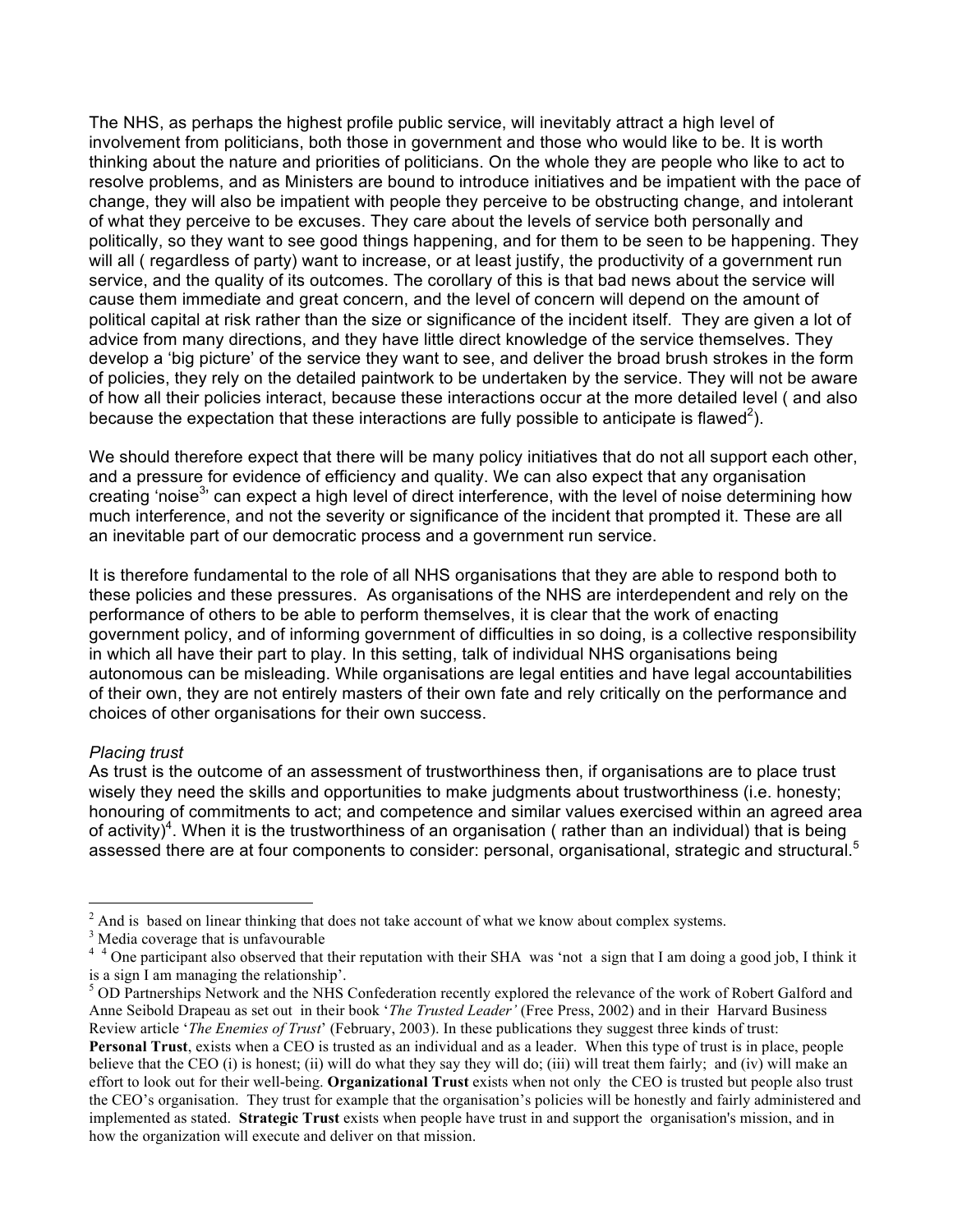In practice this involves contact and interaction between individuals and between different levels of the organisations, with good mechanisms for feeding back perceptions and considering evidence. Organisations in which members are encouraged to engage with colleagues from other organisations by meeting them and conversing directly with them, rather than by exchanging pieces of paper, will be better able to gather the impressions and other evidence on which to base their judgments. This is true for non-executive board members as well as for executives, so opportunities for non-execs to meet their counterparts at regular, frequent intervals will repay the time invested.

Judgments will also be informed by the relationships and perceptions of people in other organisations, so members of all NHS organisations should expect that their reputation will be a subject of discussion. Organisations which encourage their members to share perceptions constructively rather than through malicious gossip or the opposite (politically correct but insincere support) will be able to make these judgments more perceptively.

An initial and continuing openness of mind will be more effective than either cynicism and suspicion, or credulous enthusiasm. An acknowledgment of the importance of making judgments about trustworthiness, in the form of an explicit agenda for doing so, allows due effort to be put into the gathering of impressions and evidence.

In practice trustworthiness is often gauged, in relationships of any kind, by one party taking a small risk, of acting as if they trust the other with regard to something small. If the trusted party demonstrates their trustworthiness a greater risk is taken, and so on. In our conversations we came across examples of where the early placing of trust led to very constructive relationships, and others where stereotyping and suspicion frustrated their development.

### *Increasing trustworthiness*

We have said that a person, or collection of people, is seen as trustworthy if they are honest, honour their commitments, and demonstrate competence within the area of activity that we entrust them with, adopting values or criteria for decision making with which we are in accord. All of these elements benefit from further description.

### *Honesty*

1

It goes without saying that in their dealings with each other PCTs and SHAs will not lie, that they will tell the truth, but in the context of trustworthiness we need to develop a picture of what 'telling the truth' looks like. It includes, for instance, telling all of the *relevant* truth, and telling *uncomfortable* truth. Both of these will involve an amount of research and assessment so that the facts presented are known to be true, and that they fairly represent a situation. This means that both parties gain a sense from the other of what is really happening, without exaggeration – neither undue optimism, nor defeatist pessimism.

For PCTs presenting information to SHAs relevant truth will include giving a realistic assessment of their likely performance against financial and performance targets, and this will depend on an accurate judgement about the performance of the acute trusts ( ATs) with whom they are contracting. This latter judgment is another example of a level of trust and needs to be undertaken with as much skill and energy as described above. Similarly the SHA will, as part of the relevant truth, be clear and unambiguous about what is required in terms of performance, and prepared to share with a PCT its judgement of the PCT's ability to deliver. Again this latter involves all the skills and effort described above.

ODPN and the NHS Confed have identified a further kind of trust : **Structural trust**. Lack of structural trust occurs where one organisation or CEO will incur greater penalty for a collaborative initiative that goes wrong than will their partners.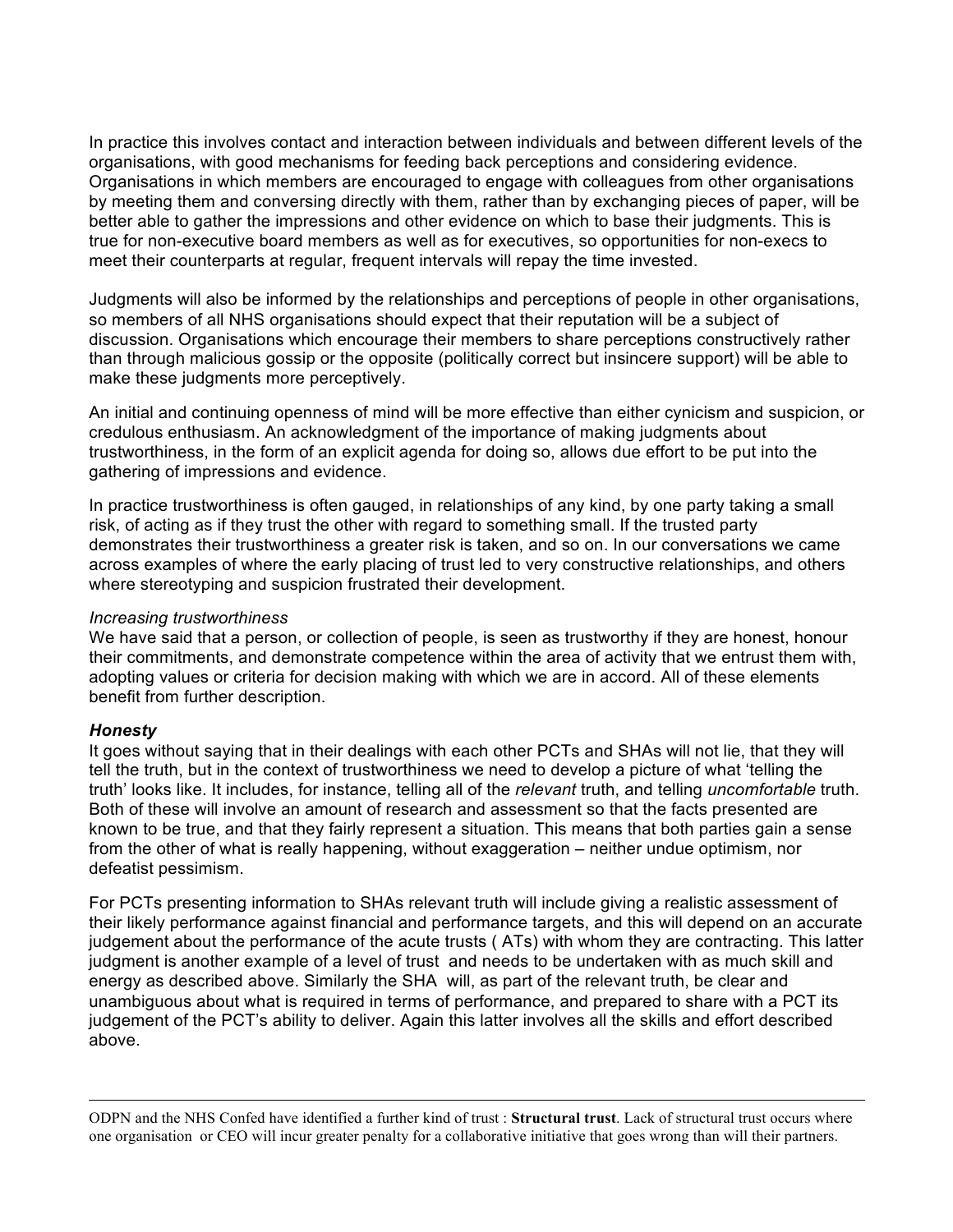The truth also involves uncomfortable truth. All the factors that impinge on performance need to be 'on the table' even if this causes discomfort. This requires a level of bluntness and straightforwardness that has not historically been rewarded within the NHS. It requires that when a decision is to be made that involves a number of people and organisations, they are all encouraged to express their genuine views even if these are not flattering to others, in their presence. This is a reversal of the usual pattern: of being polite when meeting together and then complaining about people afterwards.

Uncomfortable truth also includes giving a realistic description of the difficulties of implementing a policy or directive, to those who are closer to having drafted it and being held accountable for its implementation. This will involve SHAs faithfully reflecting the views of those closer to the ground (PCTs) where they are convinced of their trustworthiness, it therefore again requires a wise assessment of this. It also requires phrasing the truth in ways in which it can be heard, and some 'rules' for giving bad news to higher layers in a hierarchy are included as an appendix.

Honesty then requires time and effort and also courage. There are ways in which honesty can be encouraged and these include:

- rewarding honest and sincere behaviours and penalising those who are manipulative or game playing.
- § recognising that it is possible for two people to disagree and both be right
- moving away from point scoring, position and power broking to exploration and solution
- exchanging the accusatory 'how can they say that!' for the exploratory ' why are they saying that?'
- **Example 2** taking care with environmental factors such as size of rooms and shape of tables.

Language is important too when we are talking about honesty. Where different groups are using language in different ways, or have a different understanding of a term or idea, then this does not allow honest exchange of views. Honesty therefore requires the use of concrete examples that discourage listeners from being able to project their own meaning onto terms being used.

For people to feel able to express themselves sincerely they need to be sure that they will be heard in the same spirit, so if PCTs or SHAs are tempted to complain that the other is behaving cavalierly or manipulatively rather than honestly, it will be worth the complainer examining the way in which they are responding to statements made to them.

It can be seen then that honesty of this kind will itself require a level of trust, or at least a decision to risk acting as though trusting.

### *Honouring commitments to act*

Failure to honour a commitment results in immediate loss of trust so commitments to act need to be made sparingly, and in full awareness of the implications of the commitment. Wherever we are suspicious that a commitment has been made without this awareness we are wise not to place our trust.

During the conversations, reference was made to the values and behaviours articulated for the SE London NHS community and these are listed as appendix 2. One of the behaviours explicitly states '*An agreement is an agreement. There is no going back on agreements. Any concerns must be raised in the initial discussions. once these agreements are made they are final<sup>6</sup> .'* This can clearly be seen as one form of honouring commitments to act. If such agreements are to be honoured in this way then there is a need for reasonable time to be allowed for them to be reached. There is thus an onus on both PCTs and SHAs in relation to this element, and where reasonable time cannot be given then

<sup>&</sup>lt;sup>6</sup> Of course as circumstances change then sometimes agreements have to be revisited, so the principle here is that people and organisations enter into agreements with the genuine intention, and with the organisational competence to deliver them.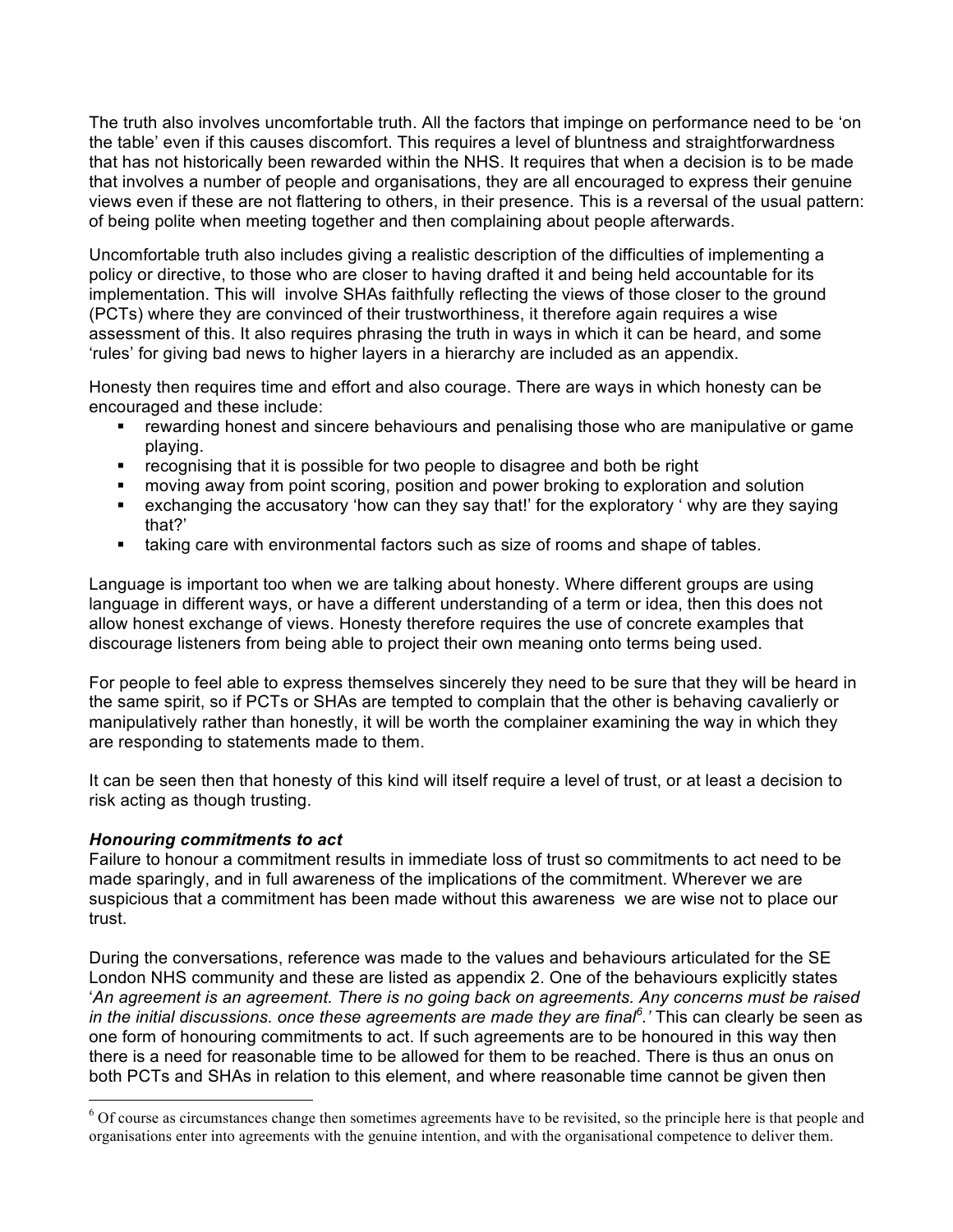ways need to be explored for sharing the risk of non-delivery between them. Here again we can see that trust will allow this exploration, and also be nurtured by it.

There were several references, during the conversation, to people and organisations behaving in ways that were disappointing, and many of these could be seen as failing to live up to values that had been stated, or policy rhetoric that had not been lived out in practice. We could consider these to be instances of failing to honour commitments to act.

Another of the SE London values is *'to lead and not blame'* and this could be seen as another, broader, form of honouring a commitment. In this case a commitment to act with integrity and responsibility. Gandhi advocated 'be the change you want to see in the world' , Stephen Covey talks of 'being a light not a judge, a model not a critic' and these are perhaps other formulations of this. 'We are the people we have been waiting for<sup> $7$ </sup> is yet another. So 'honouring commitments to act' needs to be understood in this fullness.

A specific example of where SHAs have the right to require PCTs to honour commitments to act is that of taking targets ( financial and performance) seriously.

An example of PCTs' legitimate requirements of SHAs might be that of living out expressed values about e.g. caring for staff.

### *Agreement over the area of activity*

The area of activity is the area of influence, authority and accountability. It is their area of operation within which the SHA has a right to expect the PCT to deliver, and vice versa, and to demonstrate a reasonable level of technical competence.

It was clear from the conversations that much of the area of activity is clear to both parties, but also that some of it is disputed. So it seems that, if trustworthiness is to be achieved, the area of activity needs to be *agreed* by both parties, to be made *explicit*, and to be seen by both parties as legitimate.<sup>8</sup> Thus an ongoing conversation between PCT and SHA needs to clarify the area of activity for each, and below we suggest aspects of that area of activity that are pertinent.  $9$ 

## *A PCT and their SHA might agree that the PCT will:*

- Work purposefully towards the government's agenda. Specifically:
	- o Working within financial limits
	- $\circ$  Taking targets seriously, by aiming to improve underlying service configuration and processes, rather than short term cosmetic or fudging exercises.
- § Keep 'noise' to a minimum, to reduce levels of interference from politicians
- **•** Take responsibility for working with the wider system, and develop constructive relationships with acute trusts and independent sector organisations, in order to do this entering into and monitoring contracts, and prompting and leading service reconfiguration.
- Be honest with the local population and work constructively to ascertain and meet local needs, in the context of a national agenda.

<sup>8</sup> Again the SE London behaviour rules refer to this:

 $<sup>7</sup>$  Heard by one of the participants from the Bishop of Bath and Wells</sup>

*<sup>&#</sup>x27;Collective and individual targets are set, reflecting what we want to be known for. Achievement of these gives people a licence to operate in other areas.'*

 $9^9$  Clearly the area of activity of PCT and SHA must be agreed in the context of relationships with other NHS organisations also ( DH and ATs for example)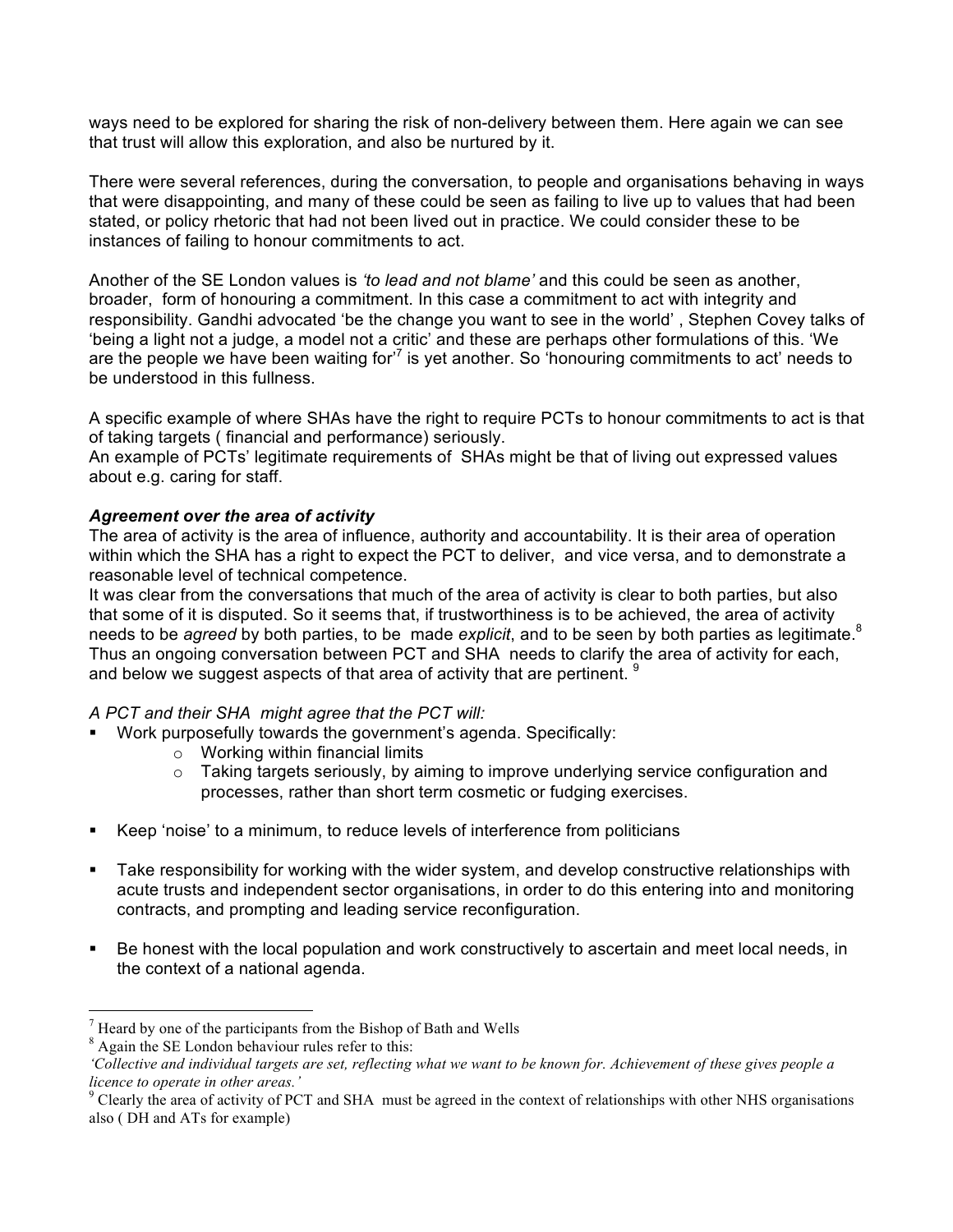- § Build local partnerships outside the NHS to deliver the *health* agenda
- § Develop a credible, feasible local strategy to undertake all of this, that recognises that government policies and priorities will change and that the organisation must be able to respond to these changes.
- Develop people and processes that are flexible and can deal with the present, the planned future and the future not yet articulated, or in other words: be able to maintain the momentum of existing change initiatives when the change agenda itself changes. When these changes in priorities happen, help staff to see them as different moves in the same direction rather than swings or reverses. In order to do this, ( perhaps in conjunction with the SHA ) to scan the horizon, make use of intelligence from other organisations ( e.g. the DH), identify trends the government is likely to respond to, and generally think ahead.
- **•** If, after a genuine and competent attempt to implement policies, find policies conflict or are not delivering the results anticipated by their originators, reflect these difficulties upwards.

### *A PCT and their SHA might agree that the SHA will:*

- Have two roles: a performance management role on behalf of the DH, and a role supporting and adding value to the Trusts within their area; and that they will keep these roles separate and distinct. Within the first role they will monitor financial and activity performance against targets, in ways that are clear, transparent, and fair. In the second they will see their role as another vital piece of the jigsaw, and not as superior to the trusts in their area.
- Interpret the government's agenda for their area, and assist trusts in doing so more locally still.
- Assist PCTs in prompting reconfiguration of local services, by offering expert assistance in modernising techniques, by facilitating exchange of ideas and good practice, and by fostering good relationships between organisations.
- § Support trusts who behave constructively in their relations with others, and remonstrating with trusts who do not. Make ongoing careful assessments of the trustworthiness of their trusts, as described earlier.
- § Where trusts are behaving well protect their star ratings at the end of the financial year by moving money into and out of accounts.
- **•** Develop a sector wide strategy that delivers all of this, in conjunction with the trusts.
- § Understand that policies may not interact productively and take a genuine interest in how things are working out at frontline level. Reflect any difficulties upwards, using the rules in appendix 1.
- § Help their economies anticipate the change agenda, encouraging them to see the challenge 'not as a story but as an adventure'.

### *Technical competence*

Technical competence encompasses the attitudes, skills, structures and processes that together enable an organisation to fulfil the role and responsibilities agreed as the area of activity, and in the discussions between SHA and PCT about the area of activity they will also cover the nature and level of technical competence expected.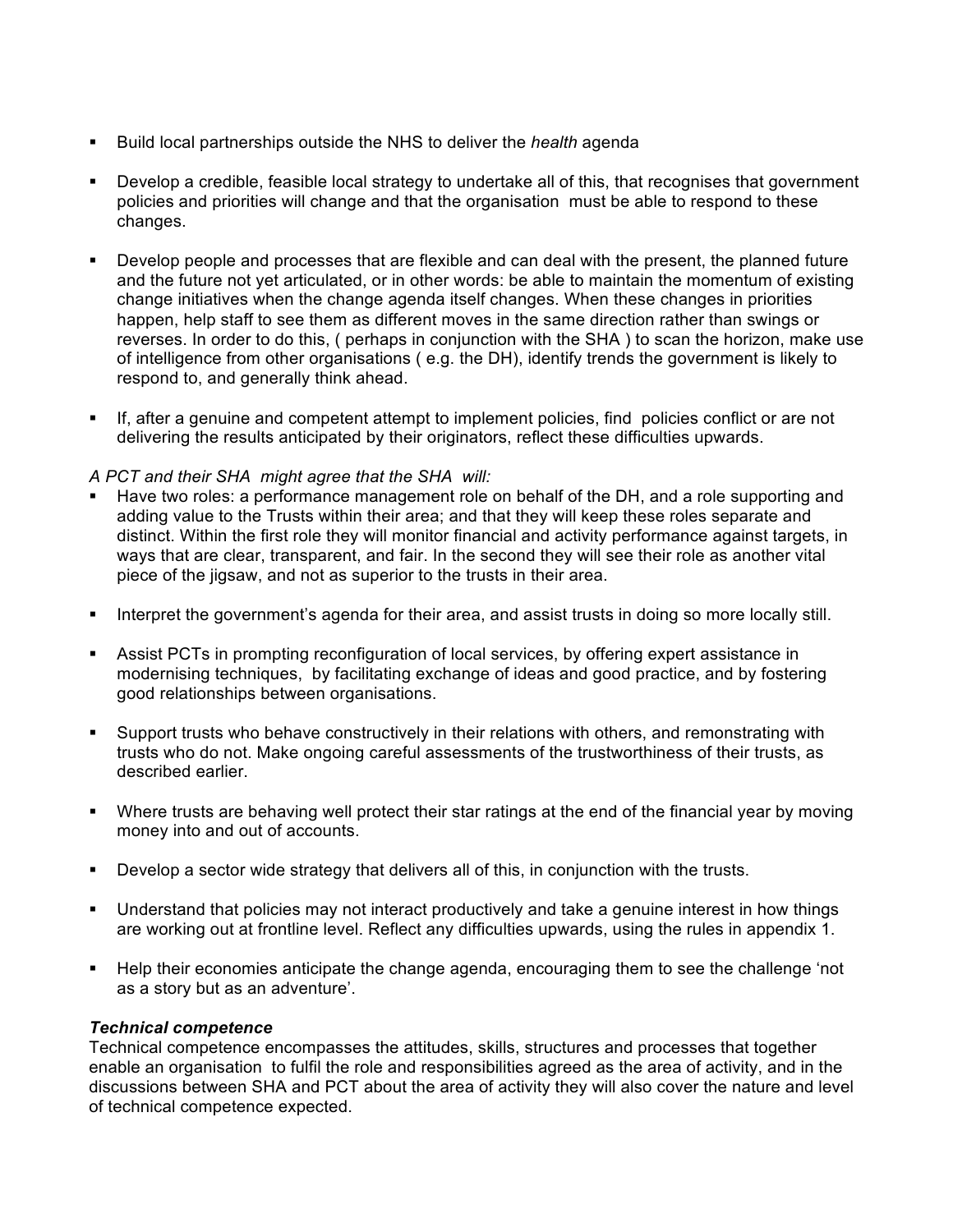*The technical competences that might be agreed as appropriate for a PCT could include:*

# *Attitudes:*

- **•** Perceiving and handling the financial position and performance as one and the same thing.
- § Working collaboratively with other organisations, believing that 'we really cannot succeed on our own' and recognising that it is not possible to take unilateral decisions without discussing and addressing the concerns and impacts on partners.
- § Giving proper priority to good communication / relationships with MPs.
- Leading by example in engaging with clinicians.
- Being proactive and advising in advance when things are going wrong.
- Asking for help, taking responsibility even when things seem insoluble, rather than going over past history. 'What can we do to help now?' rather than 'Whose fault is it we got into this position?'
- Anticipating the future: believing that addressing the agenda of a democratically elected government is legitimate, and approaching new initiatives constructively.
- § Being prepared to work with uncertainty; happy to work towards solutions without knowing exactly what they will look like or how to get there.
- Seeing the big picture without getting pulled down into 'we can't do that' 'we've tried that before'…
- Staying focused on the high level purpose whilst being opportunistic.

# *Skills:*

- § Collaborative and facilitative working: ability to work with people with different thinking and communication styles, to build on ideas, to understand and use the levers that will encourage engagement.
- Technical expertise in aspects of commissioning: needs assessment; evaluating alternative service providers; understanding cost drivers, negotiating and monitoring contracts; all the associated data analysis and coding etc....<sup>10</sup>
- § Working with GPs and others to encourage demand at appropriate levels.
- § Engaging all stakeholders ( MPs, AT managers, AT clinicians, patients and public …) in service reconfiguration.
- Thinking ahead, predicting the future, constantly shifting, moving, redistributing capacity to be able to respond rapidly and effectively to new initiatives.
- Anticipating noise: keeping aware of sensitivities of local communities and groups, and the factors that may lead to disproportionate levels of noise.
- Alerting the SHA without alarming them.
- **■** Managing their reputation with other key players
- **•** Being flexible if something doesn't work, understanding why and doing something different.

## *The technical competences that might be agreed as appropriate for a SHA could include: Attitudes:*

- § Working towards co-leadership of their sector, working together with all the NHS organisations within it, and encouraging a climate of trust and trustworthiness.
- Perceiving role as helping the organisations in their sector to perform, and also to give the DH confidence in their ability to do so.
- Happy with constantly shifting reality, people and systems, and therefore not passing on anxiety but encouraging a 'how shall we deal with this?' stance.
- Willingness to invent the future before it is imposed.

## *Skills:*

Skills in fostering a working community of NHS organisations:

<sup>&</sup>lt;sup>10</sup> This expertise is then available for the PCT to facilitate and support others (e.g. practices and/or localities) in tasks such as *commissioning, clinical governance etc*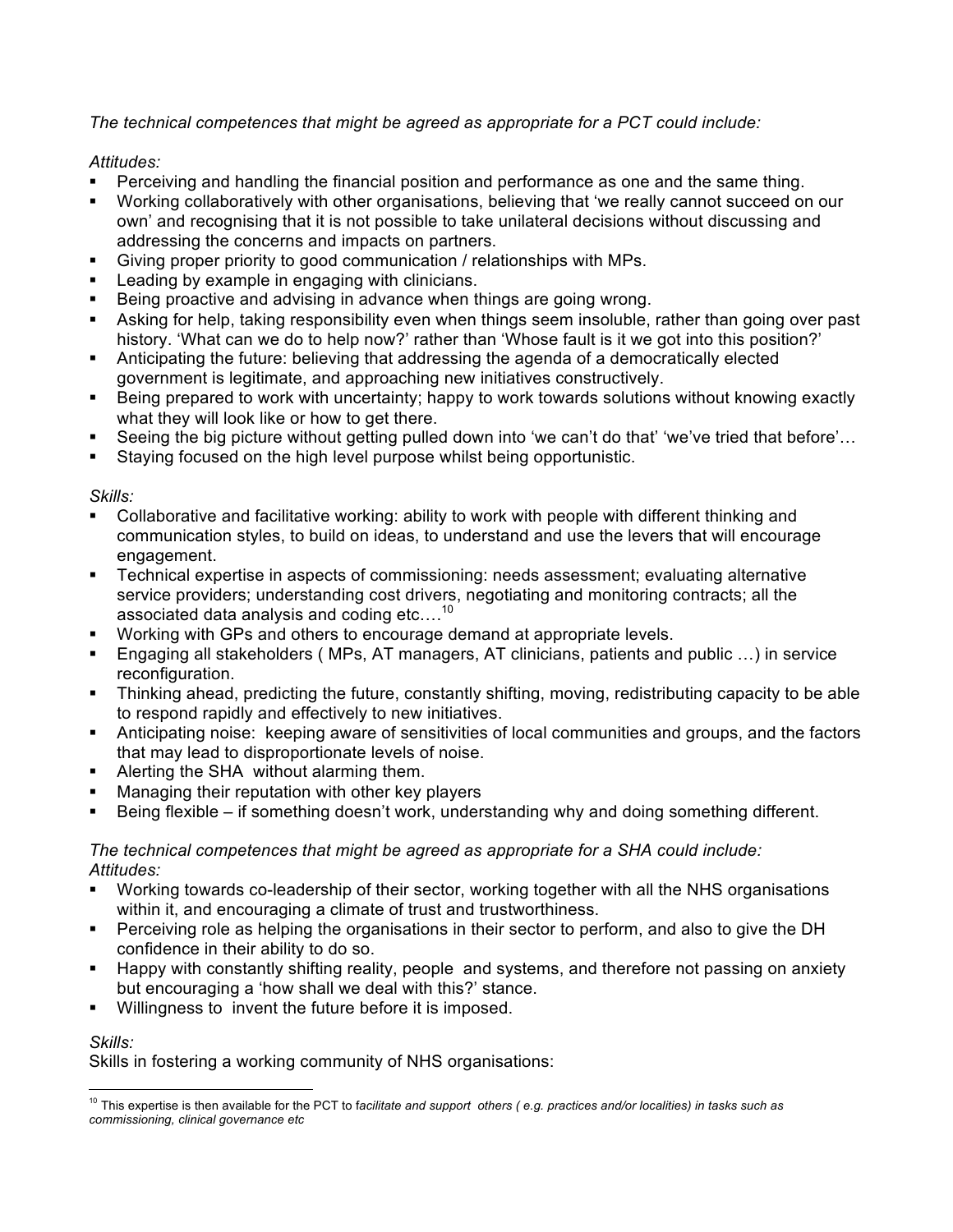- creative skills, envisaging the future, developing ways of engaging PCTs and ATs around an area of policy
- assimilating information quickly, structuring the debate about key issues, then facilitating and leading.
- collaborative idea generation, well researched sensitivity analyses and the ability to talk them through, open mindedly with leaders in the sector.

§ understanding of what does and doesn't motivate different people and organisations to succeed. Skills in relating with the top team:

- § political skills.
- telling people things in ways they can hear it.
- getting people to see situations in dynamic, non-linear ways.

Skills in anticipating change and helping others to do so:

- Keeping abreast of trends that will influence government policy.
- § Good links into DH so aware of trends and climates of opinion.
- Knowing what work is in the pipeline and the impact this will have on budgets, strategies etc.
- Asking the questions that will prompt good strategy decisions.

Skills in assessing performance of organisations in sector:

- Making sound judgements about where financial problems are arising (e.g. recurrent v underlying deficits, over performance v inefficiency …)
- § Choosing appropriate ways of dealing with performance so that good performance is rewarded and poor performance is not.

### *Values*

Where one partner does not share the values espoused by the other, or believes the other partner is using different values, then they will find it difficult to have confidence in the decisions made by the other. Values can be included in the discussion about area of activity and technical competence.

It may be possible to agree, for example, that decisions made by both parties will be guided by the following principles:

- Responsiveness to patients: the local population will have ready access to services that meet their needs and wishes, and different patient groups are treated fairly
- Staff at all levels are managed competently and treated fairly
- Ministers are enabled to develop sufficient confidence in the performance of organisations across the sector that interference is minimised / a good degree of autonomy is permitted
- § Good performance is rewarded and poor performance is not
- All those concerned (members of the public, patients, staff) are treated as worthwhile individuals with relevant views.

## *Relationship seen as valuable*

Where either the SHA or the PCT does not perceive an ongoing relationship to be in their interest they will not make the effort to be trustworthy. So where an assumption of 'command and control' pervades and structural accountabilities are assumed to be more important than the development of an effective relationship then trustworthiness ( and hence performance) will be a problem.

## **Acting to build trust**

This paper sets out to explore how trust and trustworthiness can be increased and has already indicated a number of ways of doing so. In our conversations we highlighted the importance of an acknowledgement of interdependence, a focus on the goal of responsiveness to patients, and processes for reaching agreement that are seen as fair by all concerned, and we suggested that all of these are more likely if individuals from the Boards involved know each other and have developed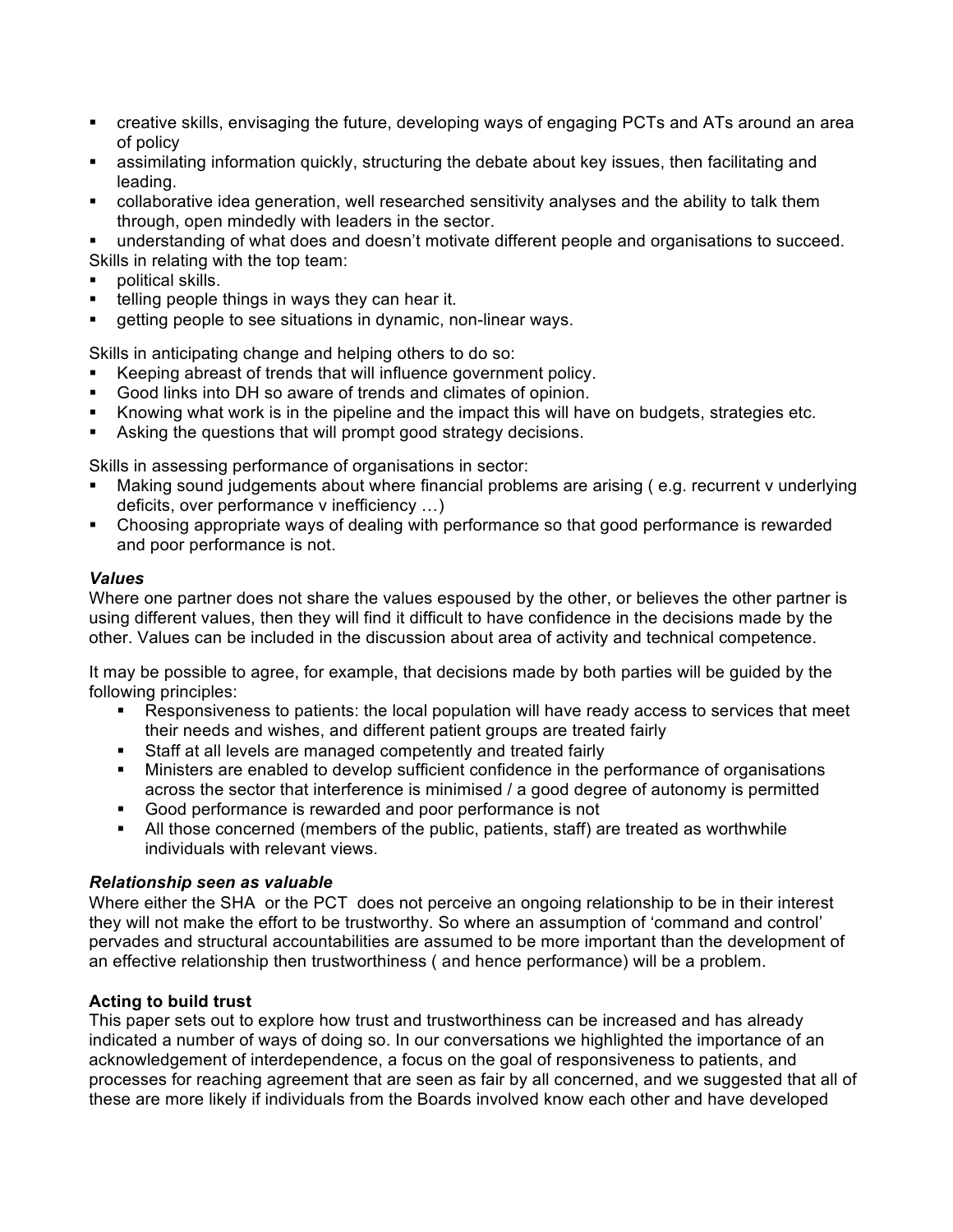relationships with each other. This suggests that contact and regular and frequent interaction between individuals at Board level is highly important.

This may have implications for the size of SHAs. It may be that size should be determined by the ease with which individuals can foster contact, interaction and engagement, and that this could be different in different parts of the country to reflect differences in geography, in density of population, in boundaries of other agencies, etc.

It may also have implications for the ways people perceive the family of organisations within each SHA. One SHA in the conversation aims for the SHA and Trust Chairs to see themselves as the board of a holding company. In this model everyone has a role in relation to their own organisation and an additional one relating to the corporate whole, 'working together and doing difficult things together, and sharing responsibility for the whole enterprise'.

There may also be implications for the kinds of people appointed to non executive and executive positions. For instance the SHA Chair would need to be able to handle, convince and win over chairs of their Trusts and be respected both locally and by the Top Team. Trust Chairs would need an ability to see their own organisation in the wider context, and a willingness to work for the good of the sector, recognising that this will allow their own organisation and its work to flourish. NEDs, local clinical leaders and the senior executive staff would also need to be sympathetic to the idea of working within a community of organisations, and Boards generally would need to include among their members people able to work in an open and learning culture.

### **Concluding thoughts**

One of the participants observed that 'When you are in an SHA you realise that ''you cannot do it for them'' and when you are in a Trust you learn ''there is no point in expecting the SHA to sort it out''. This describes an environment in which operating through trust, and hence trustworthiness, is the only way. We hope that our conversations and conclusions are of use to others in helping to promote these.

Valerie Iles April 2005

This conversation series was sponsored by the NHS Confederation and generously supported by the Nuffield Trust. The views expressed in this paper are not necessarily those of either organisation, they are the author's best efforts at representing the combined and not necessarily consensual views of participants.

Correspondence is very welcome and should be addressed to Valerie Iles tel 020 7288 0084 fax 020 7288 0086 email v.iles@reallylearning.com www.reallylearning.com